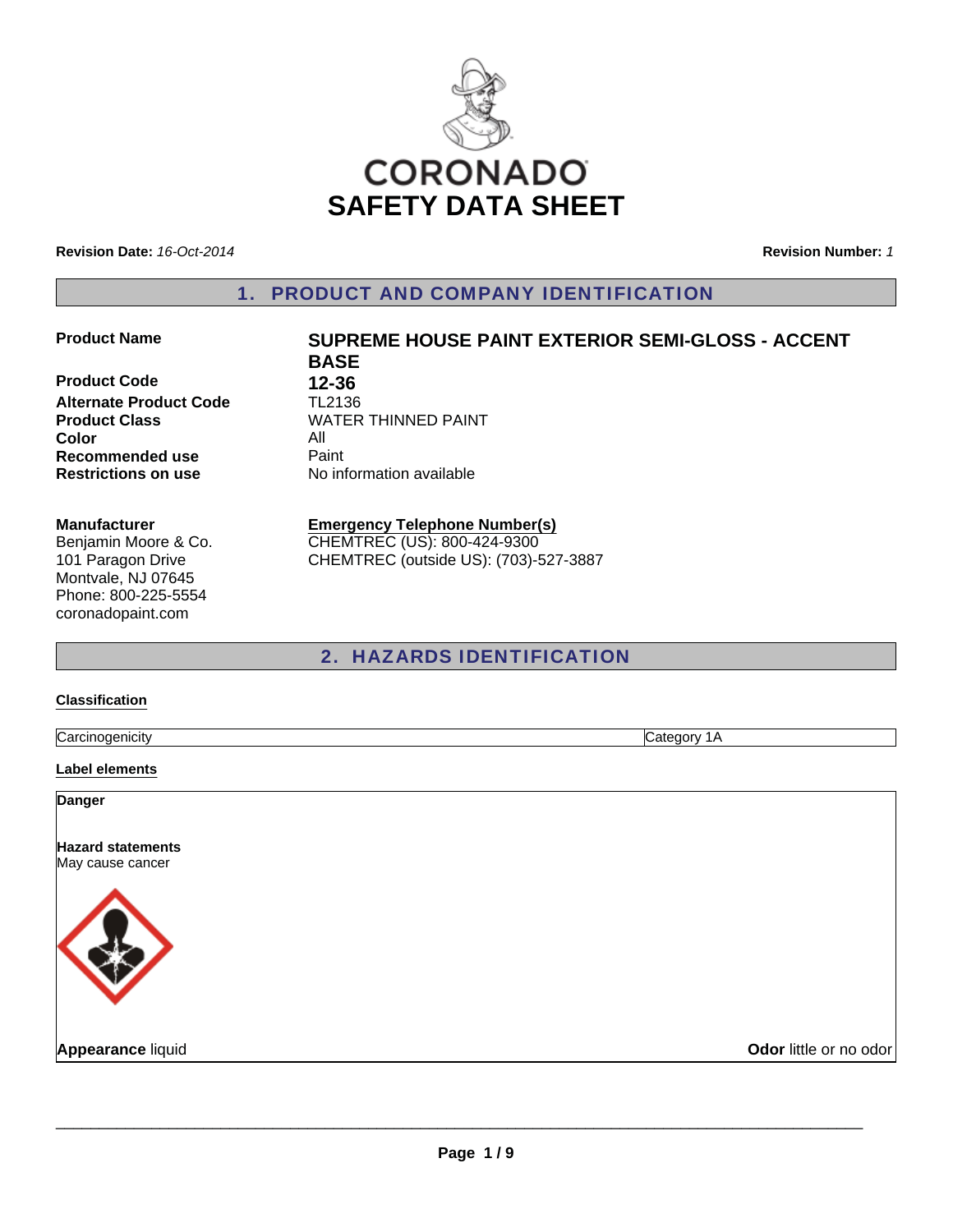### **Precautionary Statements - Prevention**

Obtain special instructions before use Do not handle until all safety precautions have been read and understood Use personal protective equipment as required

#### **Precautionary Statements - Response**

If exposed or concerned get medical attention

# **Precautionary Statements - Storage**

Store locked up

#### **Precautionary Statements - Disposal**

Dispose of contents/container to an approved waste disposal plant

#### **Hazards not otherwise classified (HNOC)**

Not Applicable

#### **Other information**

No information available

# 3. COMPOSITION INFORMATION ON COMPONENTS

 $\Box$ 

| <b>Chemical Name</b>                                                          | <b>CAS-No</b> | Weight % (max) |
|-------------------------------------------------------------------------------|---------------|----------------|
| Kaolin                                                                        | 1332-58-7     | 10             |
| Propanoic acid, 2-methyl-, monoester with 2,2,4-<br>trimethyl-1,3-pentanediol | 25265-77-4    |                |
| Distillates (petroleum), solvent-dewaxed heavy<br>paraffinic                  | 64742-65-0    |                |
| Sodium C14-C16 olefin sulfonate                                               | 68439-57-6    | 0.5            |
| Ammonia                                                                       | 7664-41-7     | 0.5            |

# 4. FIRST AID MEASURES

| <b>General Advice</b>                  | No hazards which require special first aid measures.                                               |
|----------------------------------------|----------------------------------------------------------------------------------------------------|
| <b>Eye Contact</b>                     | Rinse thoroughly with plenty of water for at least 15 minutes and consult a physician.             |
| <b>Skin Contact</b>                    | Wash off immediately with soap and plenty of water removing all contaminated<br>clothes and shoes. |
| <b>Inhalation</b>                      | Move to fresh air. If symptoms persist, call a physician.                                          |
| Ingestion                              | Clean mouth with water and afterwards drink plenty of water. Consult a physician if<br>necessary.  |
| <b>Most Important Symptoms/Effects</b> | No information available.                                                                          |
| <b>Notes To Physician</b>              | Treat symptomatically                                                                              |

# 5. FIRE-FIGHTING MEASURES

**Suitable Extinguishing Media** Media Use extinguishing measures that are appropriate to local circumstances and the surrounding environment.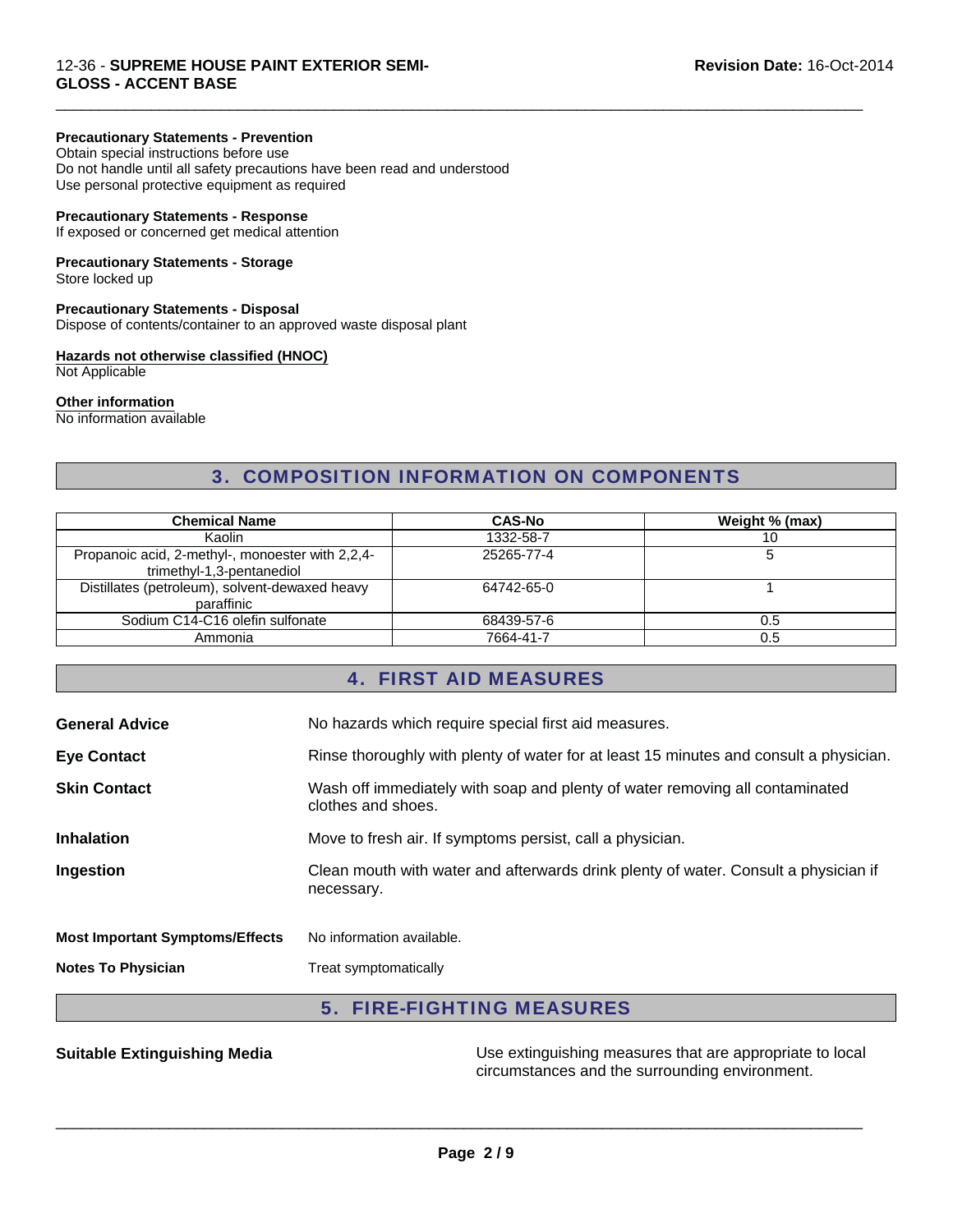| <b>Protective Equipment And Precautions For Firefighters</b>                                      | As in any fire, wear self-contained breathing apparatus<br>pressure-demand, MSHA/NIOSH (approved or equivalent)<br>and full protective gear. |
|---------------------------------------------------------------------------------------------------|----------------------------------------------------------------------------------------------------------------------------------------------|
| <b>Specific Hazards Arising From The Chemical</b>                                                 | Closed containers may rupture if exposed to fire or extreme<br>heat.                                                                         |
| <b>Sensitivity To Mechanical Impact</b>                                                           | No.                                                                                                                                          |
| <b>Sensitivity To Static Discharge</b>                                                            | No.                                                                                                                                          |
| <b>Flash Point Data</b><br>Flash Point (°F)<br>Flash Point (°C)<br><b>Flash Point Method</b>      | Not applicable<br>Not applicable<br>Not applicable                                                                                           |
| <b>Flammability Limits In Air</b><br><b>Lower Explosion Limit</b><br><b>Upper Explosion Limit</b> | Not applicable<br>Not applicable                                                                                                             |
| Health: 1<br><b>NFPA</b><br><b>Flammability: 0</b>                                                | <b>Instability: 0</b><br>Special: -                                                                                                          |
| <b>NIFRA LAMAMA</b>                                                                               |                                                                                                                                              |

 $\Box$ 

#### **NFPA Legend**

0 - Not Hazardous

- 1 Slightly
- 2 Moderate
- 3 High
- 4 Severe

*The ratings assigned are only suggested ratings, the contractor/employer has ultimate responsibilities for NFPA ratings where this system is used.*

*Additional information regarding the NFPA rating system is available from the National Fire Protection Agency (NFPA) at www.nfpa.org.*

# 6. ACCIDENTAL RELEASE MEASURES

| <b>Methods For Clean-Up</b> | Soak up with inert absorbent material. Sweep up and shovel into suitable containers<br>for disposal. |
|-----------------------------|------------------------------------------------------------------------------------------------------|
|                             |                                                                                                      |

| <b>Handling</b>               | Avoid contact with skin, eyes and clothing. Avoid breathing vapors, spray mists or<br>sanding dust. In case of insufficient ventilation, wear suitable respiratory equipment. |  |
|-------------------------------|-------------------------------------------------------------------------------------------------------------------------------------------------------------------------------|--|
| <b>Storage</b>                | Keep container tightly closed. Keep out of the reach of children.                                                                                                             |  |
| <b>Incompatible Materials</b> | No information available                                                                                                                                                      |  |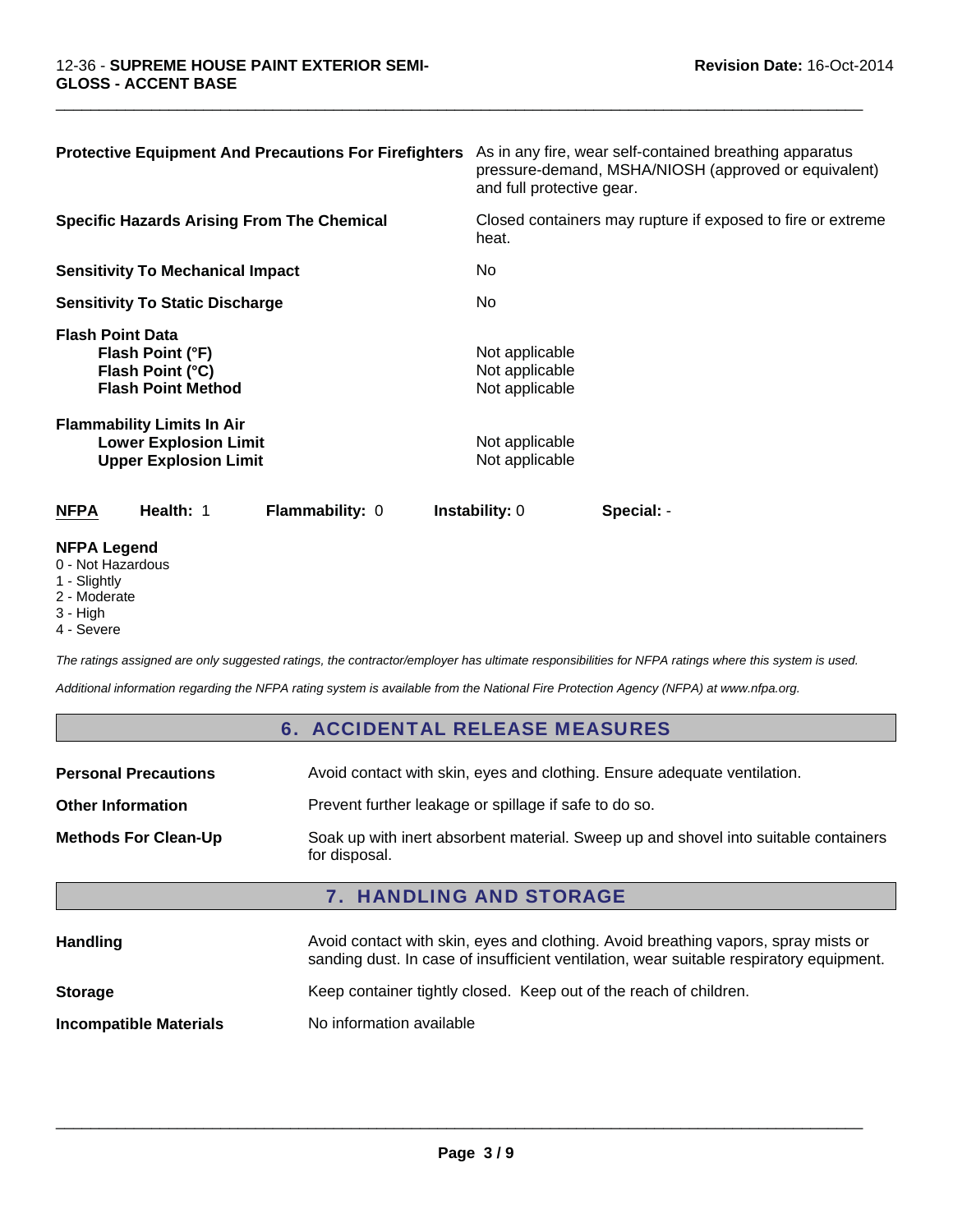# 8. EXPOSURE CONTROLS / PERSONAL PROTECTION

 $\Box$ 

### **Exposure Limits**

| <b>Chemical Name</b>              | <b>ACGIH</b>              | <b>OSHA</b>                      |
|-----------------------------------|---------------------------|----------------------------------|
| Kaolin                            | 2 mg/m <sup>3</sup> - TWA | 15 mg/m <sup>3</sup> - TWA total |
|                                   |                           | 5 mg/m <sup>3</sup> - TWA        |
| Propanoic acid, 2-methyl-,        | N/E                       | N/E                              |
| monoester with 2,2,4-trimethyl-   |                           |                                  |
| 1,3-pentanediol                   |                           |                                  |
| Distillates (petroleum), solvent- | N/E                       | N/E                              |
| dewaxed heavy paraffinic          |                           |                                  |
| Sodium C14-C16 olefin sulfonate   | N/E                       | N/E                              |
| Ammonia                           | 25 ppm - TWA              | 35 mg/m <sup>3</sup> - TWA       |
|                                   | 35 ppm - STEL             | 50 ppm - TWA                     |

**Engineering Measures** Ensure adequate ventilation, especially in confined areas.

| <b>Personal Protective Equipment</b>                    |                                                                                                                                     |
|---------------------------------------------------------|-------------------------------------------------------------------------------------------------------------------------------------|
| <b>Eye/Face Protection</b>                              | Safety glasses with side-shields.<br>Protective gloves and impervious clothing                                                      |
| <b>Skin Protection</b><br><b>Respiratory Protection</b> | In case of insufficient ventilation wear suitable respiratory equipment.                                                            |
| <b>Hygiene Measures</b>                                 | Avoid contact with skin, eyes and clothing. Remove and wash contaminated clothing<br>before re-use. Wash thoroughly after handling. |

# 9. PHYSICAL AND CHEMICAL PROPERTIES

| Appearance                        | liquid                   |
|-----------------------------------|--------------------------|
| Odor                              | little or no odor        |
| <b>Odor Threshold</b>             | No information available |
| Density (Ibs/gal)                 | $9.0 - 9.4$              |
| <b>Specific Gravity</b>           | $1.07 - 1.12$            |
| рH                                | No information available |
| <b>Viscosity (cps)</b>            | No information available |
| <b>Solubility</b>                 | No information available |
| <b>Water Solubility</b>           | No information available |
| <b>Evaporation Rate</b>           | No information available |
| <b>Vapor Pressure</b>             | No information available |
| <b>Vapor Density</b>              | No information available |
| Wt. % Solids                      | $35 - 45$                |
| Vol. % Solids                     | $25 - 35$                |
| Wt. % Volatiles                   | $55 - 65$                |
| Vol. % Volatiles                  | $65 - 75$                |
| <b>VOC Regulatory Limit (g/L)</b> | 100                      |
| <b>Boiling Point (°F)</b>         | 212                      |
| <b>Boiling Point (°C)</b>         | 100                      |
| <b>Freezing Point (°F)</b>        | 32                       |
| <b>Freezing Point (°C)</b>        | 0                        |
| Flash Point (°F)                  | Not applicable           |
| Flash Point (°C)                  | Not applicable           |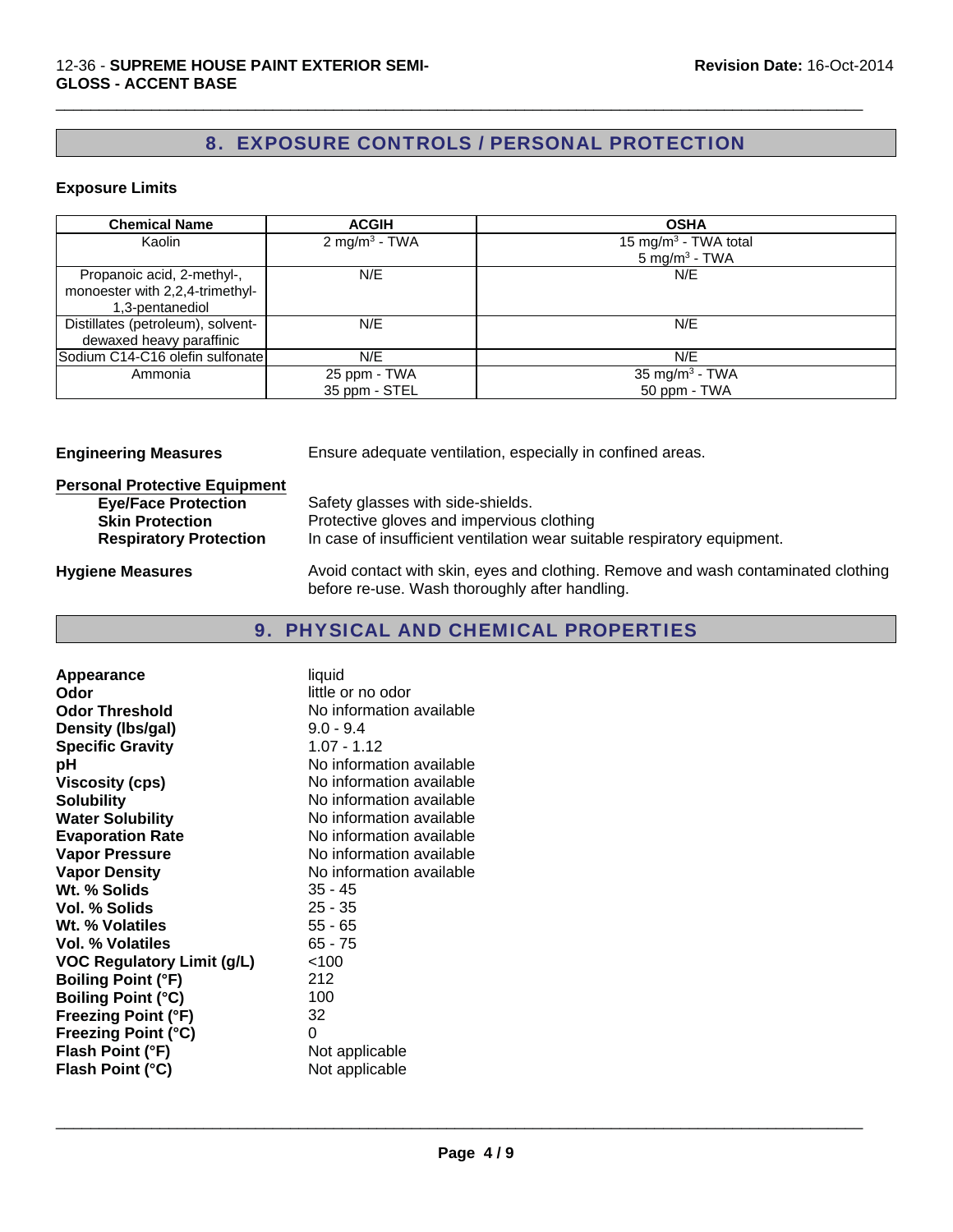# 9. PHYSICAL AND CHEMICAL PROPERTIES

 $\Box$ 

**Flash Point Method** Not applicable<br> **Flammability (solid, gas)** Not applicable **Flammability (solid, gas) Upper Explosion Limit** Not applicable<br> **Lower Explosion Limit** Not applicable **Lower Explosion Limit** Not applicable<br> **Autoignition Temperature (°F)** No information available **Autoignition Temperature (°F)** Autoignition Temperature (°C) No information available **Decomposition Temperature (°F)** No information available **Decomposition Temperature (°C)** No information available **Partition Coefficient (noctanol/water)**

No information available.

# 10. STABILITY AND REACTIVITY

| <b>Reactivity</b>                         | Not Applicable                           |
|-------------------------------------------|------------------------------------------|
| <b>Chemical Stability</b>                 | Stable under normal conditions.          |
| <b>Conditions To Avoid</b>                | Prevent from freezing                    |
| <b>Incompatible Materials</b>             | No materials to be especially mentioned. |
| <b>Hazardous Decomposition Products</b>   | None under normal use.                   |
| <b>Possibility Of Hazardous Reactions</b> | None under normal conditions of use.     |

# 11. TOXICOLOGICAL INFORMATION

#### **Information on likely routes of exposure**

#### **Product Information**

| <b>Inhalation</b><br>Eye contact                                                           | No information available<br>No information available |  |  |
|--------------------------------------------------------------------------------------------|------------------------------------------------------|--|--|
| <b>Skin contact</b>                                                                        | No information available                             |  |  |
| Ingestion                                                                                  | No information available                             |  |  |
| <b>Acute Toxicity</b>                                                                      |                                                      |  |  |
| <b>Product</b>                                                                             | No information available                             |  |  |
| Information on toxicological effects                                                       |                                                      |  |  |
| <b>Symptoms</b>                                                                            | No information available                             |  |  |
| Delayed and immediate effects as well as chronic effects from short and long-term exposure |                                                      |  |  |
| <b>Sensitization:</b>                                                                      | No information available                             |  |  |
| <b>Mutagenic Effects</b>                                                                   | No information available                             |  |  |
| <b>Reproductive Effects</b>                                                                | No information available                             |  |  |
| <b>Numerical measures of toxicity</b>                                                      |                                                      |  |  |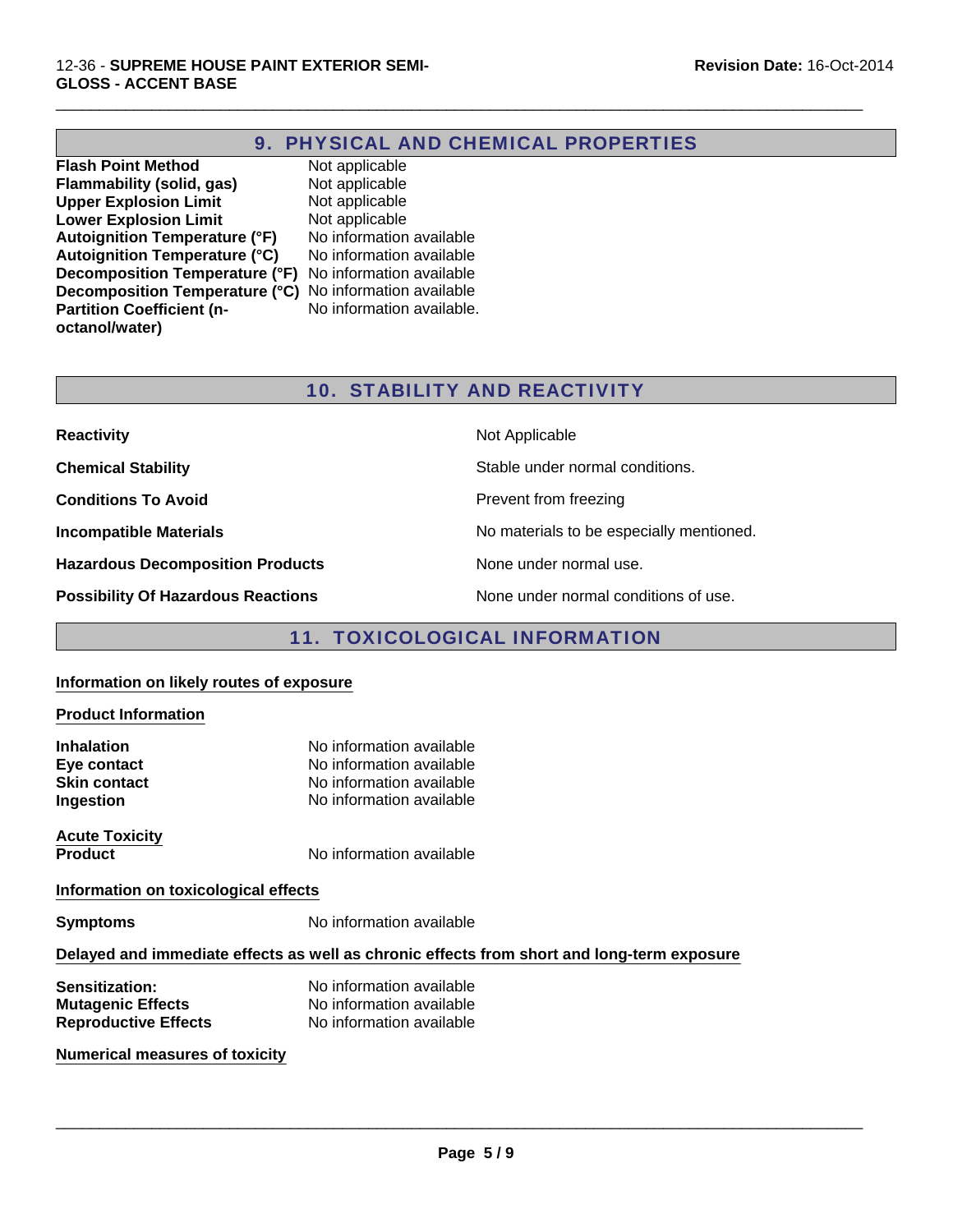#### **The following values are calculated based on chapter 3.1 of the GHS document**

| <b>ATEmix (oral)</b>   | 196278 mg/kg |
|------------------------|--------------|
| <b>ATEmix (dermal)</b> | 632216 mg/kg |

#### **Acute Toxicity Component**

Kaolin LD50 Oral: > 5000 mg/kg (Rat)

Propanoic acid, 2-methyl-, monoester with 2,2,4-trimethyl-1,3-pentanediol LD50 Oral: 3,200 mg/kg (Rat) LD50 Dermal: > 15,200 mg/kg (Rabbit) LC50 Inhalation (Vapor): 3.55 mg/L (Rat)

Ammonia

LC50 Inhalation (Vapor): 2000 ppm (Rat, 4 hr.)

#### **Carcinogenicity**

*The information below indicates whether each agency has listed any ingredient as a carcinogen:*

| <b>Chemical Name</b>                           | IARC               | NTP | <b>OSHA Carcinogen</b> |
|------------------------------------------------|--------------------|-----|------------------------|
|                                                | - Human Carcinogen |     |                        |
| Distillates (petroleum), solvent-dewaxed heavy |                    |     |                        |
| paraffinic                                     |                    |     |                        |

 $\Box$ 

#### **Legend**

IARC - International Agency for Research on Cancer NTP - National Toxicity Program OSHA - Occupational Safety & Health Administration

12. ECOLOGICAL INFORMATION

# **Ecotoxicity Effects**

#### **Product**

**Acute Toxicity to Fish** No information available

**Acute Toxicity to Aquatic Invertebrates**

No information available

#### **Acute Toxicity to Aquatic Plants**

No information available

#### **Persistence / Degradability**

No information available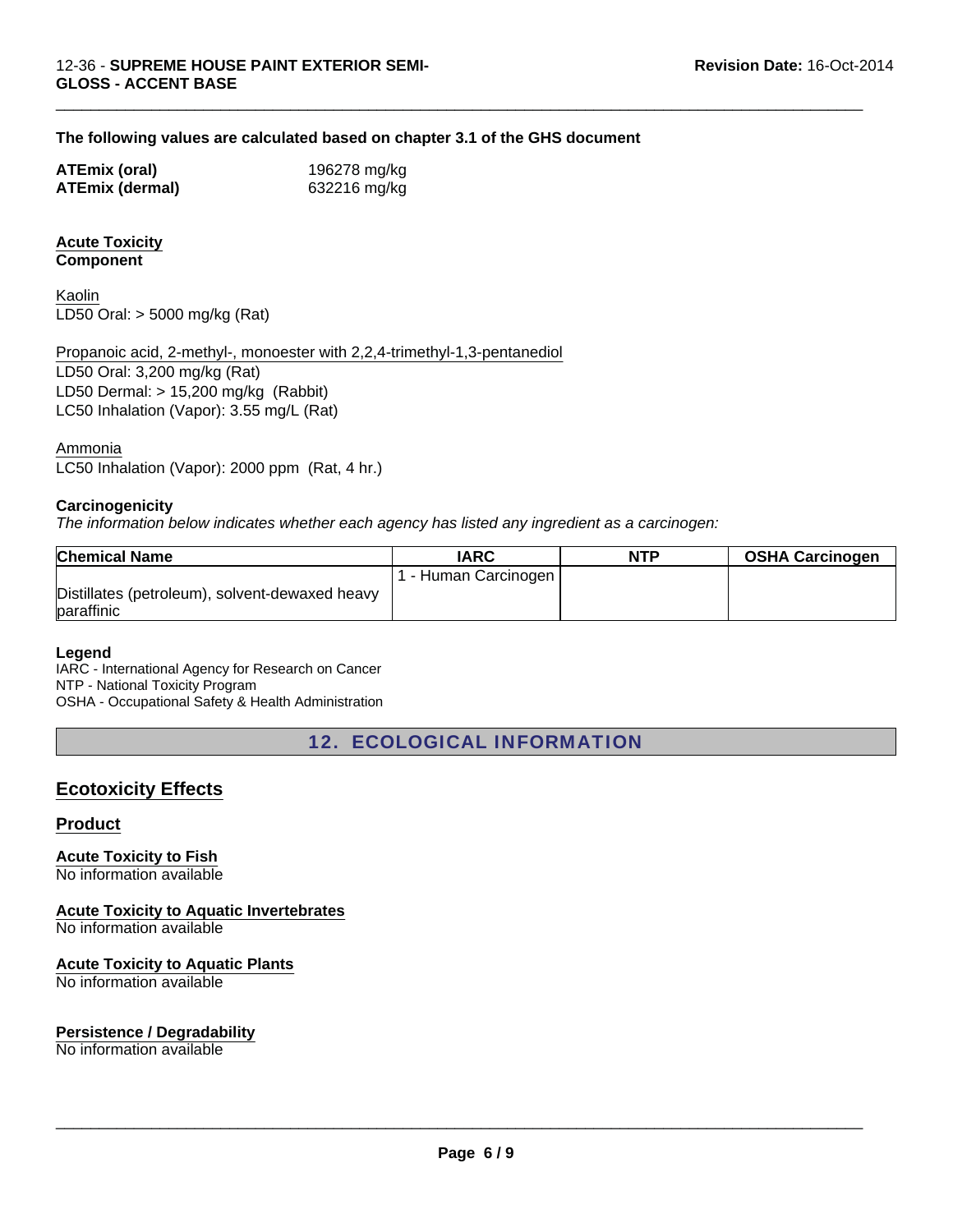## **Bioaccumulation / Accumulation**

No information available

#### **Mobility in Environmental Media**

No information available

#### **Ozone**

No information available

# **Component**

### **Acute Toxicity to Fish**

No information available

#### **Acute Toxicity to Aquatic Invertebrates**

No information available

### **Acute Toxicity to Aquatic Plants**

No information available

|                                                                                                     | <b>13. DISPOSAL CONSIDERATIONS</b>                                                                                                                                                                                                    |  |  |
|-----------------------------------------------------------------------------------------------------|---------------------------------------------------------------------------------------------------------------------------------------------------------------------------------------------------------------------------------------|--|--|
| <b>Waste Disposal Method</b>                                                                        | Dispose of in accordance with federal, state, provincial, and local regulations. Local<br>requirements may vary, consult your sanitation department or state-designated<br>environmental protection agency for more disposal options. |  |  |
|                                                                                                     | <b>14. TRANSPORT INFORMATION</b>                                                                                                                                                                                                      |  |  |
| <b>DOT</b>                                                                                          | Not regulated                                                                                                                                                                                                                         |  |  |
| <b>ICAO / IATA</b>                                                                                  | Not regulated                                                                                                                                                                                                                         |  |  |
| <b>IMDG/IMO</b>                                                                                     | Not regulated                                                                                                                                                                                                                         |  |  |
|                                                                                                     | <b>15. REGULATORY INFORMATION</b>                                                                                                                                                                                                     |  |  |
| <b>International Inventories</b>                                                                    |                                                                                                                                                                                                                                       |  |  |
| <b>United States TSCA</b><br><b>Canada DSL</b>                                                      | Yes - All components are listed or exempt.<br>Yes - All components are listed or exempt.                                                                                                                                              |  |  |
| <b>Federal Regulations</b>                                                                          |                                                                                                                                                                                                                                       |  |  |
| SARA 311/312 hazardous categorization<br><b>Acute Health Hazard</b><br><b>Chronic Health Hazard</b> | No.<br>Yes                                                                                                                                                                                                                            |  |  |

 $\Box$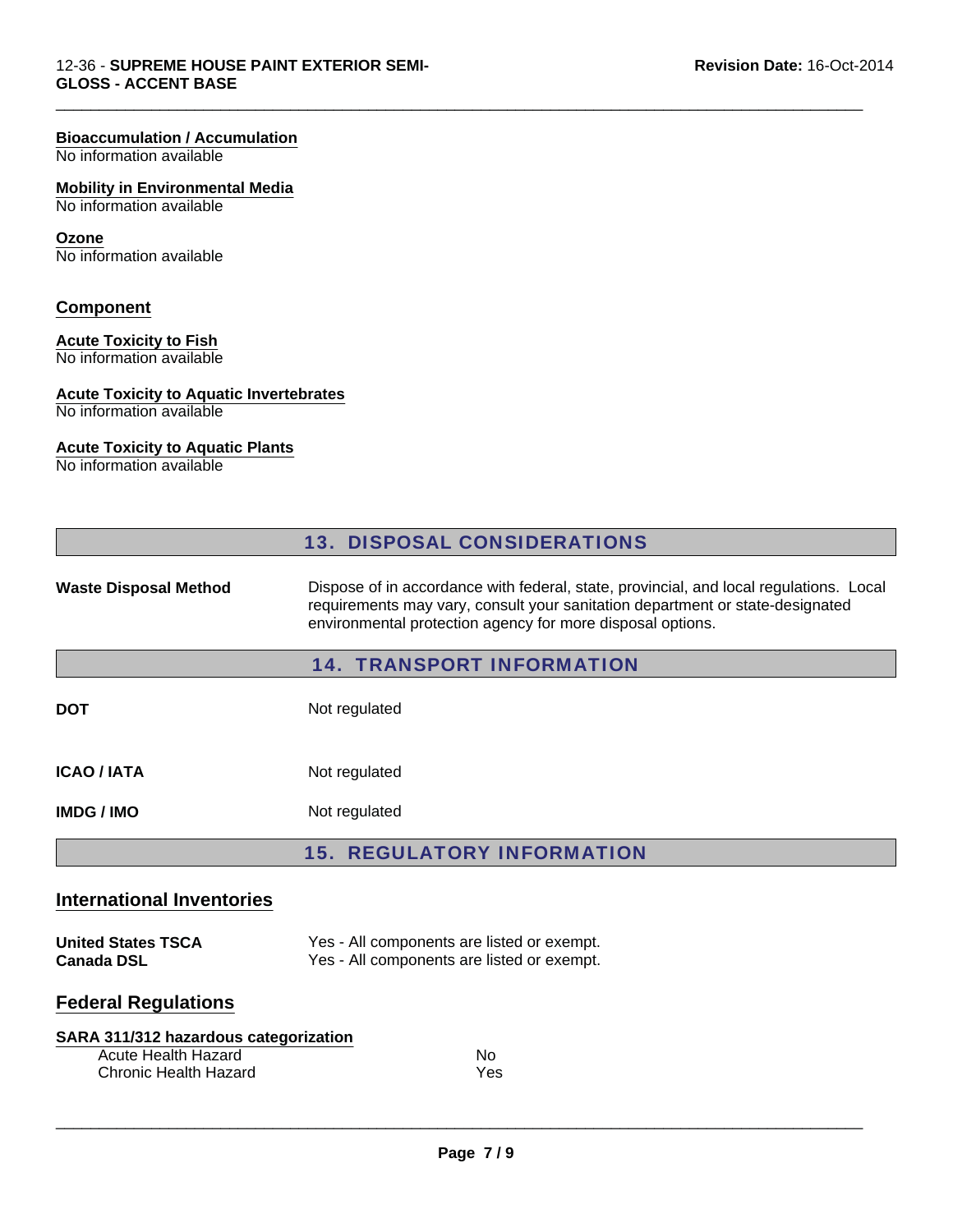| Fire Hazard                       | N٥ |
|-----------------------------------|----|
| Sudden Release of Pressure Hazard | No |
| Reactive Hazard                   | N٥ |

#### **SARA 313**

Section 313 of Title III of the Superfund Amendments and Reauthorization Act of 1986 (SARA). This product contains a chemical or chemicals which are subject to the reporting requirements of the Act and Title 40 of the Code of Federal Regulations, Part 372:

 $\Box$ 

| <b>Chemical Name</b> | <b>CAS-No</b> | Weight % (max) |
|----------------------|---------------|----------------|
| Ammonia              | 7664-41-7     | 0.5            |

# **Clean Air Act, Section 112 Hazardous Air Pollutants (HAPs) (see 40 CFR 61)**

This product contains the following HAPs:

*None*

# **State Regulations**

#### **California Proposition 65**

*This product may contain small amounts of materials known to the state of California to cause cancer or reproductive harm.*

#### **State Right-to-Know**

| <b>Chemical Name</b> | Бень | <b>New</b><br>. Jersev | `nsvlvania |
|----------------------|------|------------------------|------------|
| Kaolin               |      |                        |            |
| Ammonia              |      |                        |            |

#### **Legend**

X - Listed

# 16. OTHER INFORMATION

**Health:** 1\* **Flammability:** 0 **Reactivity:** 0 **PPE:** - **HMIS**

#### **HMIS Legend**

- 0 Minimal Hazard
- 1 Slight Hazard
- 2 Moderate Hazard
- 3 Serious Hazard
- 4 Severe Hazard
- \* Chronic Hazard

X - Consult your supervisor or S.O.P. for "Special" handling instructions.

*Note: The PPE rating has intentionally been left blank. Choose appropriate PPE that will protect employees from the hazards the material will present under the actual normal conditions of use.*